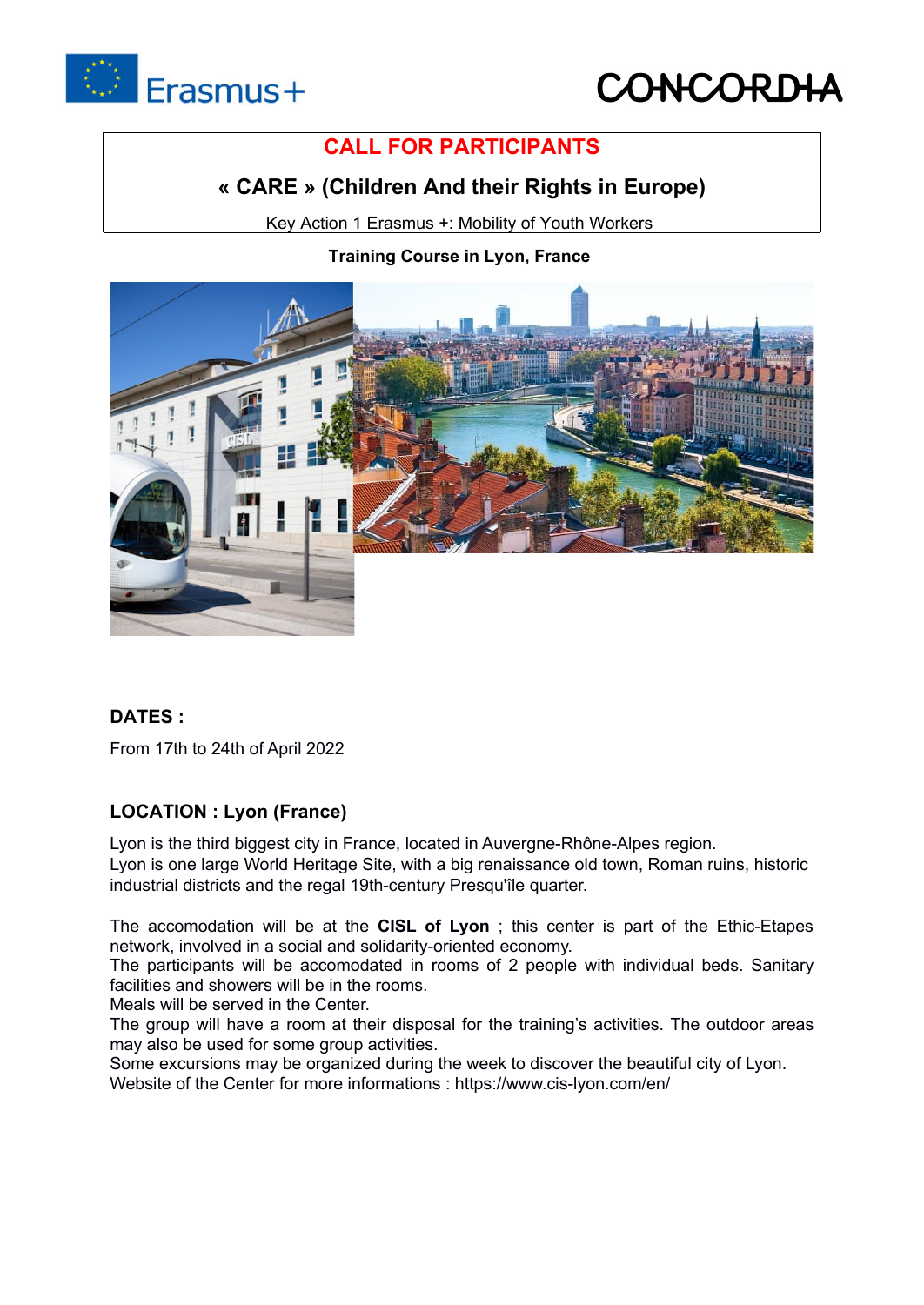



### **PARTICIPATING COUNTRIES**

France, Portugal, Greece, Croatia, Estonia, North Macedonia, Poland, Spain

#### **PARTICIPANTS**

21 participants : 2 from Croatia and Estonia / 3 from France, Greece, Poland, Portugal, North Macedonia and Spain

Plus 2 french trainers from Concordia (experienced youth workers).

Groups of participants from each country should be gender balanced if possible.

Target group : Youth workers/youth leaders/volunteers mentors from 18 years old involved and/or interested in youth work. Interested in developing their skills and knowledge in the topic of children rights. We want to include participants with fewer opportunities.

Good knowledge of English language would be useful to be able to actively participate to the training course.

**LANGUAGE :** English

#### **BACKGROUND OF THE PROJECT**

Concordia is an organization of non-formal education, which promotes intercultural exchanges. Our traditional activity is the organisation of international workcamps, and one of its main goals is to allow participants to get open-minded and develop non-formal skills such as autonomy and self-confidence, by meeting and living for few weeks with people from all over the world with different cultural and social background and doing a voluntary work.

Since its creation, Concordia has gradually expanded its area of action and its links with local and international associations to promote active citizenship and popular education to face the challenges to come. Through our projects, we create a network of citizens motivated to transform the society by acting in different and conscious ways and at different levels.

This Training course project comes from our wish to mix intercultural exchanges with the awareness on children rights. We hope that the participants will be motivated to tackle this issue with us, confront their points of view, to make this Training course as one more step for building a more equal society where Youth Workers take an active part in raising children and young people's awareness about their rights.

#### **PROJECT DESCRIPTION**

Human Rights are for all, nevertheless, children are more vulnerable and their rights are frequently violated with impunity as a consequence of their defenselessness. To enforce the respect of children's rights, they need our support, as adults, and our involvement to answer their specific needs. The Convention on the Rights of the Child adopted in 1989 aims to ensure that children's rights are respected. However, children are not seen as equals to adults, in several countries and contexts, their word is still insufficiently valued and listened to, hence their rights are often flouted.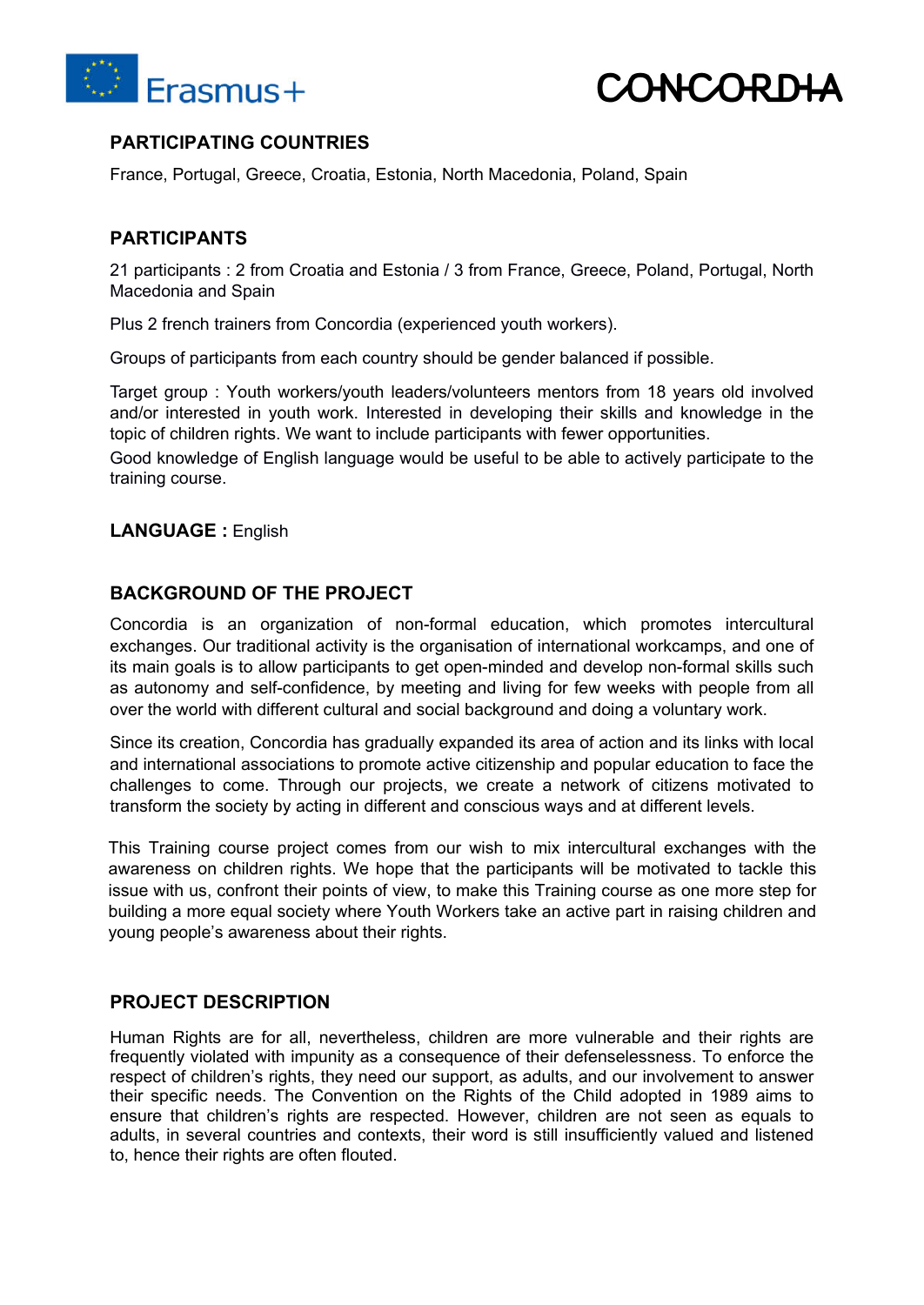

We organize the CARE training course (Children And their Rights in Europe), to promote children's rights ; we aspire to create a common framework to guide the action of international organizations in matters of the promotion of Children's Rights. We expect to achieve better access to rights and, thus, more equal society in the European and international level.

#### MAIN OBJECTIVE

This project has as main objective to develop the knowledge, tools, and competences of the youth workers who are connected to the promotion of children's rights and to train them for the implementation of awareness-raising activities with children.

#### SPECIFIC OBJECTIVES

- To enable youth workers to become aware of the need to set up activities around education on children's rights by discovering their history ;
- To reflect on the place of the child in society, and the need to listen to their voice;
- To provide a space for youth workers to share their own working contexts, experiences and challenges regarding the respect of children's rights ;
- To equip participants with tools and methods that will enable them to develop new actions and projects with the children and young people they work with
- To collectively assess the perception of children's rights education in Europe and the rest of the world, and the challenges that we still have to face ;
- To raise awareness on the specific rights of protected children; to contribute to making children's rights an educational leverage in institutions and services involved in child protection.

#### **METHODOLOGY**

The methodology and structure of the European Training will encourage an active involvement of each participant in order to develop competences and new tools for their personal and social development. Non-formal education tools will be used to create a friendly and caring atmosphere, considering each participant in his or her diversity, personality and culture, so that each person can feel free to express him(her)self, share his or her experiences, teach and learn from the others.

The non-formal methods that will be used during the training will include theoretical inputs, informal games to strengthen group cohesion, collective intelligence workshops, debates, simulation games, meetings with local experts working on the topics, exchange of practices between youth workers, workshops based on self-learning process...

These workshops will allow participants to discover new ways of expression, encouraging their creativity while stimulating aptitudes such as teamwork, problem-solving, IT abilities, and presentation skills.

The participants will discover and test tools and methods for raising awareness of children's rights. They will reflect on the adaptation of certain activities for the public of protected children (in the framework of child protection). They will also work collectively on the drafting